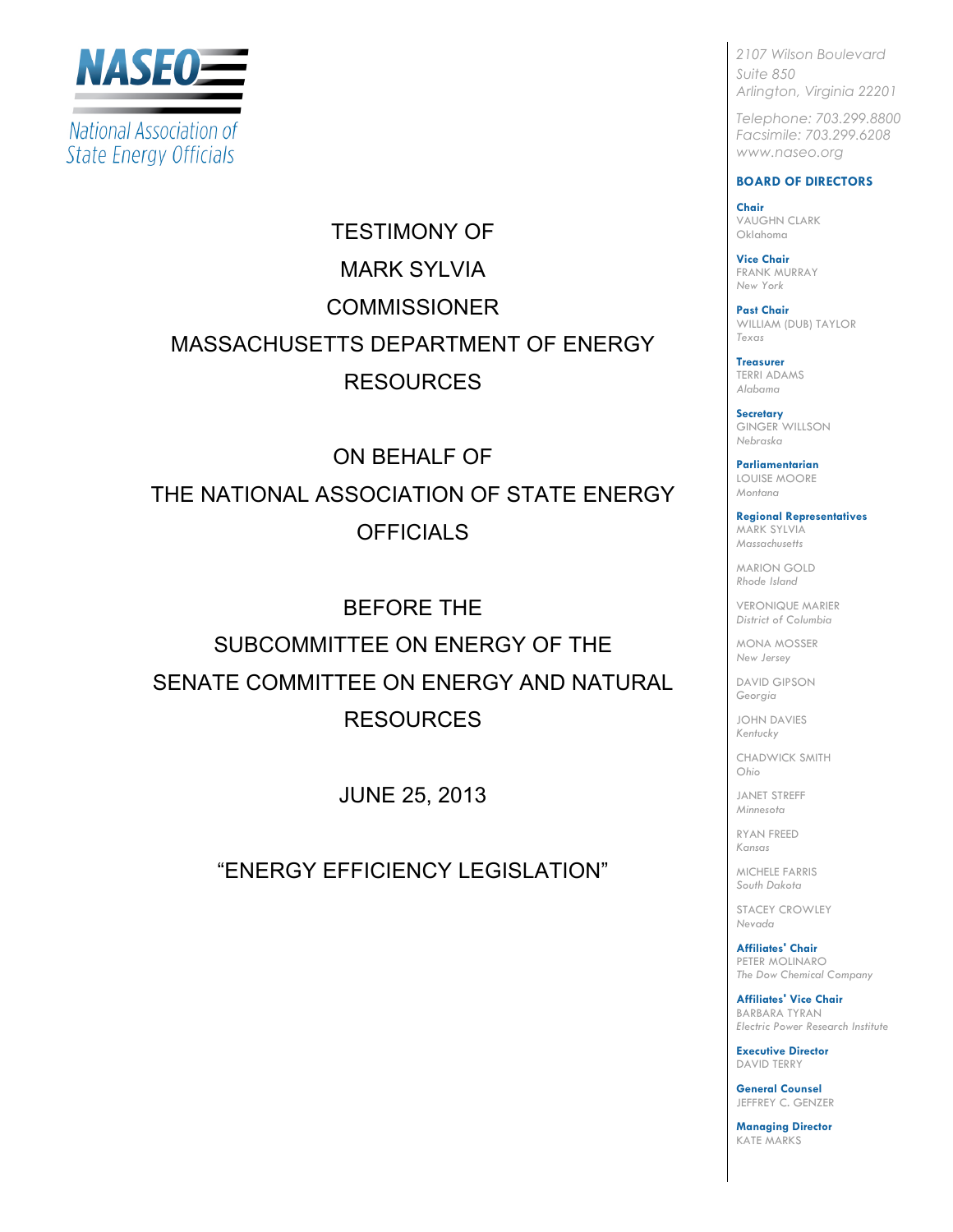My name is Mark Sylvia. I am Commissioner of the Massachusetts Department of Energy Resources (DOER). I am very pleased to be here today. I am appearing before the Subcommittee on behalf of the National Association of State Energy Officials (NASEO). NASEO represents the 56 states, territories and the District of Columbia on energy matters. The state energy officials generally represent their Governors and address a range of energy issues. Our primary focus is the development and implementation of rational energy policies in the context of economic development, promotion of a diverse portfolio and working with the private and public sectors to achieve these goals. As a NASEO member I am very pleased to serve on the Board of Directors. As energy directors we share "best practices" and work across party lines and across state lines to move the country forward.

In general, NASEO supports the bills that the Subcommittee is considering today. I would be remiss if I did not offer some additional context with respect to the Shaheen-Portman bill (S. 761). NASEO worked with the bi-partisan sponsors as well as the Committee Staff of this Committee, on both sides of the aisle, in developing this rational legislation. We certainly urge swift floor action and, we hope, passage by the Senate. We will continue to support House action on their companion legislation, also introduced on a bi-partisan basis, by Representatives' McKinley and Welch. S. 761 addresses a variety of matters, and certainly relevant to today's discussion is the private commercial buildings energy financing program included as Section 201 to that bill. Some of the pieces of legislation that you are debating today are complementary to that provision of S. 761.

### **Reauthorization of the State Energy Program and the Weatherization Assistance Program**

Senators' Coons, Collins and Reed have introduced a bill to reauthorize the State Energy Program (SEP) and the Weatherization Assistance Program (WAP), "The Weatherization Enhancement and Local Energy Efficiency Investment and Accountability Act". These two programs are critical to our nation and need to be continued. The bill reauthorizes SEP at a lower funding level than the level contained in the 2007 reauthorization, but otherwise recognizes that the program has been a success because it encourages state flexibility. After the original authorization in the 1970s, Congress has modified the underlying statute to increase that flexibility through the State Energy Efficiency Programs Improvement Act of 1990, the Energy Policy Act of 1992, the Energy Policy Act of 2005 and the Energy Independence and Security Act of 2007. Many of the bills that you are considering today are intended to expand on many of the pilot programs developed in SEP. The goals of the states' implementation of SEP include:

- Support the public and private sectors;
- Strengthen America's competitive position and energy security;
- Provide high value programs and projects that facilitate the private sector delivery of energy innovation;
- Maximize energy, environmental, and economic benefits;
- Increase market acceptance of energy efficiency and domestic energy resources; and
- Use innovative approaches to reach market segments and meet policy goals.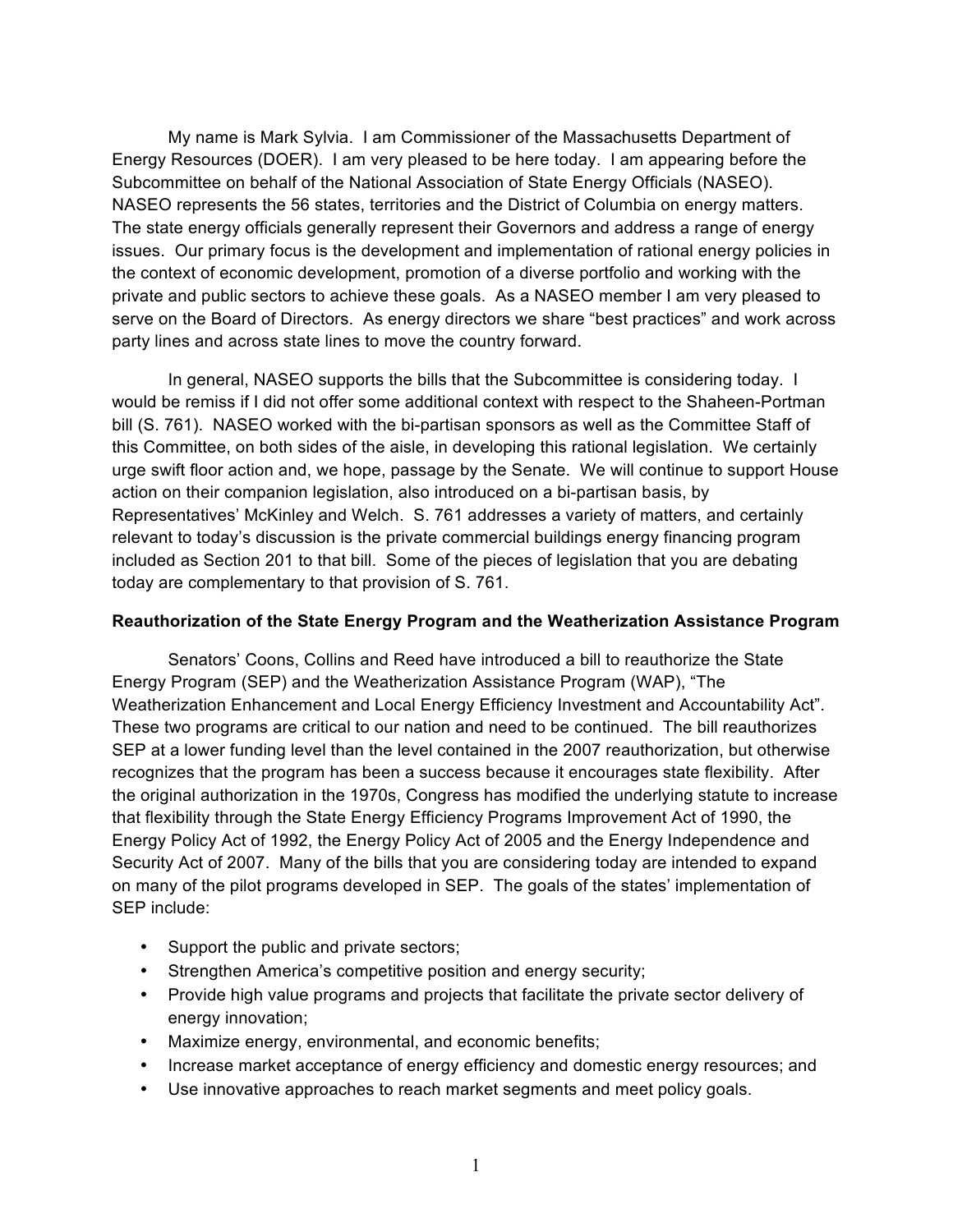The provisions regarding WAP in this bill make some changes to the underlying statute. I should stress that the underlying program is robust and has been a success. With changing times, we all recognize that certain modifications can help this program in the  $21<sup>st</sup>$  century. The bill would strengthen standards for weatherization services, something that has been worked on by state and local officials, community action agencies, the private sector and DOE. Over the years, training has certainly improved and DOE and the states have had a strong partnership in expanding these activities. I should also note that Oak Ridge National Laboratory has been extremely helpful in assisting in this effort. Regional training centers have also been established to update the program. New technologies have been used for the first time in WAP, such as blower-door testing programs. In addition to reauthorizing the basic program, also at a reduced funding level, the bill would establish an innovation program that would encourage other potential participants to seek out opportunities to weatherize dwellings of low-income Americans, those with disabilities, the elderly and an expanding population of returning veterans. Organizations such as Habitat for Humanity and Rebuilding Together, that have a track record of helping people with volunteer labor, are the types of groups that we hope will participate in the program. We also hope that the community action agencies and existing nonprofit entities that deliver WAP services will also participate in the innovation program.

Some examples of the states' accomplishments utilizing WAP funding, include:

- Served over 7.4 million low-income homes since the program's inception, with millions more high-energy use units still eligible and in dire need of services;
- Saves low-income families an average of \$250 to \$450 per year in heating, cooling, and electric costs, depending on their housing type, location, and fuel source;
- Returns \$2.51 for every dollar spent in energy and non-energy benefits over the life of the weatherized home;
- Serves as a foundation for residential energy efficiency retrofit standards, technical skills, and workforce training for the emerging broader residential energy efficiency retrofit market;
- Impacts communities through local purchasing and jobs, supporting over 10,000 local, American businesses nationwide; and
- Decreases national energy consumption by the equivalent of 24.1 million barrels of oil annually.

Following enactment of landmark environmental and economic legislation in 2008, Massachusetts, has used funding for the energy efficiency and renewable energy investments from a variety of sources, including ratepayer funds, RGGI auction proceeds, renewable energy credits, and the forward capacity market created through the New England Independent System Operator. Massachusetts also uses SEP funds, which support the core functions of the Department of Energy Resources (DOER), including oversight of the state's energy efficiency programs, recognized by ACEEE as the best in the nation for the last two years.

SEP funding awarded to Massachusetts enables DOER to support the state as an innovation hub for energy policy and technology. In FY2013 Massachusetts used federal SEP funding to 1) conduct energy reliability planning and monitoring; 2) develop an energy data and analysis database to be used for public and private energy market analyses; 3) support the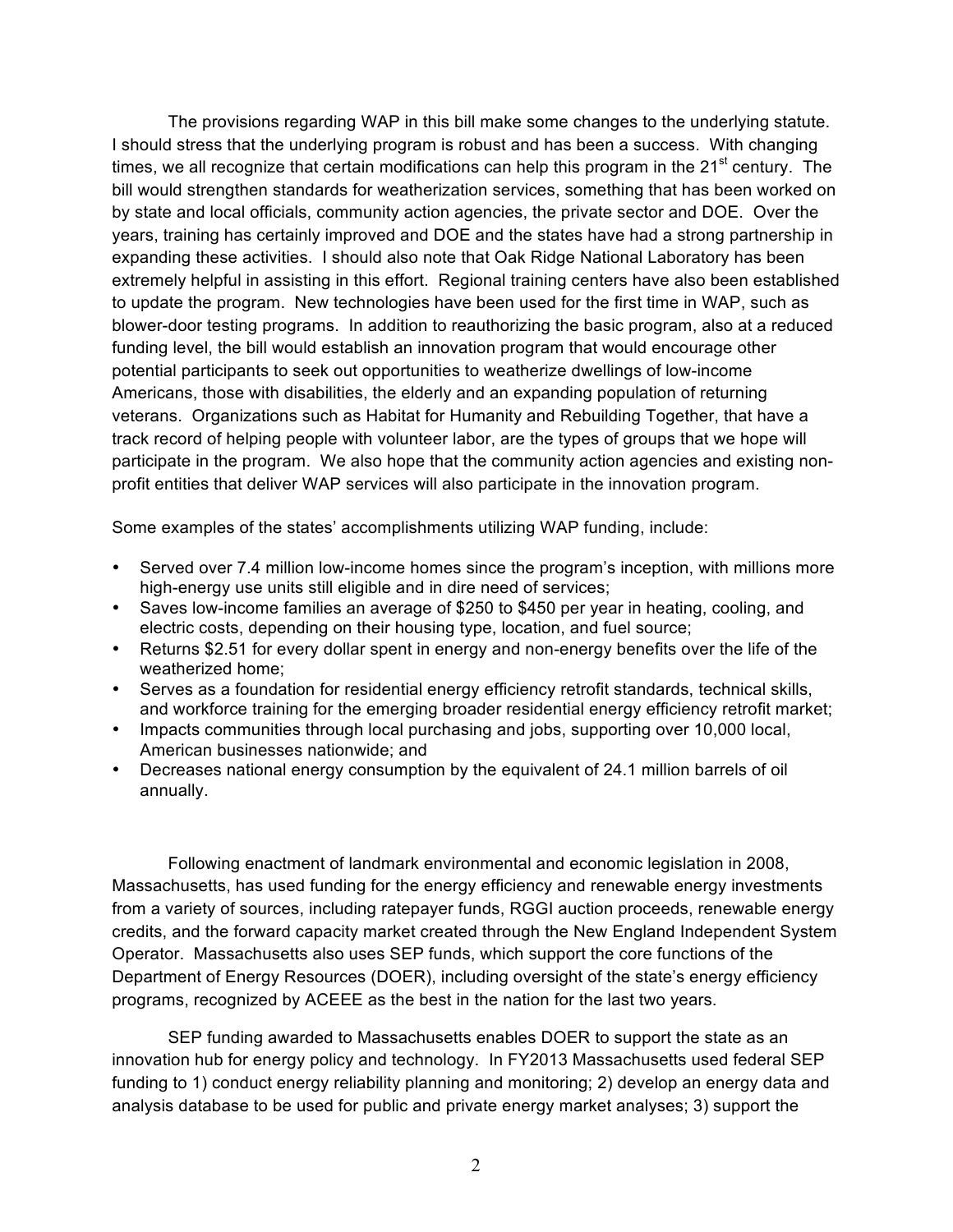Commonwealth's Renewable Portfolio Standard to enhance our state's robust solar and emerging renewable heating and cooling markets; and 4) fund education and infrastructure enhancement to facilitate a transition to alternative forms of transportation, including expanded use of biofuels and electric vehicles. Following are a few examples:

- We have leveraged federal funds through our Leading by Examples (LBE) program to procure \$122.3 million in additional public and utility investments for state facility improvements estimated to produce greenhouse gas emission reductions equivalent to removing 139,802 cars from the road. In addition, LBE project investments generated 1,162 construction-related jobs.
- The majority of LBE funding, \$9.7 million, went toward supporting the Enterprise Energy Management System (EEMS) program, which installed 1,291 real-time energy meters at 469 buildings to enhance energy efficiency planning. EEMS is the largest project of its kind in the United States. Other LBE projects include: 238 energy efficiency measures by the Division of Capital Asset Management and Maintenance, low emissivity ceilings at five public ice skating rinks, 86 small-scale energy efficiency and lighting projects, and the purchase of 7,464 LED light bulbs for 58 state facilities. Overall, LBE's investment of funds helped reduce energy use and GHG emissions at more than 200 state-owned facilities.
- SEP funds led to a wide variety of innovative initiatives, ranging from deep energy retrofits at commercial and residential buildings that achieved greater than 50% savings, creative new energy outreach strategies, pellet boiler installations at schools and residences, real-time metering at dozens of state facilities, envelope, lighting and HVAC improvements at state buildings, and over 9 megawatts of solar installations across public and private entities. The SEP program for the past five years is projected to save \$290M over the lifetime of the projects.

A few other examples of state innovation utilizing SEP funding to leverage other public and private sector resources include:

- **Idaho's** K-12 Energy Efficiency Project began with a pilot in the Homedale School District that replaced two failed compressors, a blower motor, multiple thermostats and outside air damper actuators; at a cost of \$11,196, these projects provide an estimated \$18,000 in yearly savings to the district. With the success of the K-pilot, the state moved forward with the K-12 Energy Efficiency project to audit 894 K-12 school buildings throughout Idaho; continued with HVAC and control system tune-ups on 836 of the buildings resulting in an estimated yearly energy savings of up to \$3.9 million dollars; and Energy Expert Software was installed in 91 schools.
- **Michigan** utilizes SEP funding to leverage private sector resources to upgrade energy efficiency in state buildings. Over 25 loans and grants have been made through the Michigan Clean Energy Advanced Manufacturing program. One example of a private sector project is a Michigan based company that manufactures biomass gasification systems for waste to energy projects. The firm built a pilot scale biomass gasification center and an advanced manufacturing rapid prototyping center. Their labs are capable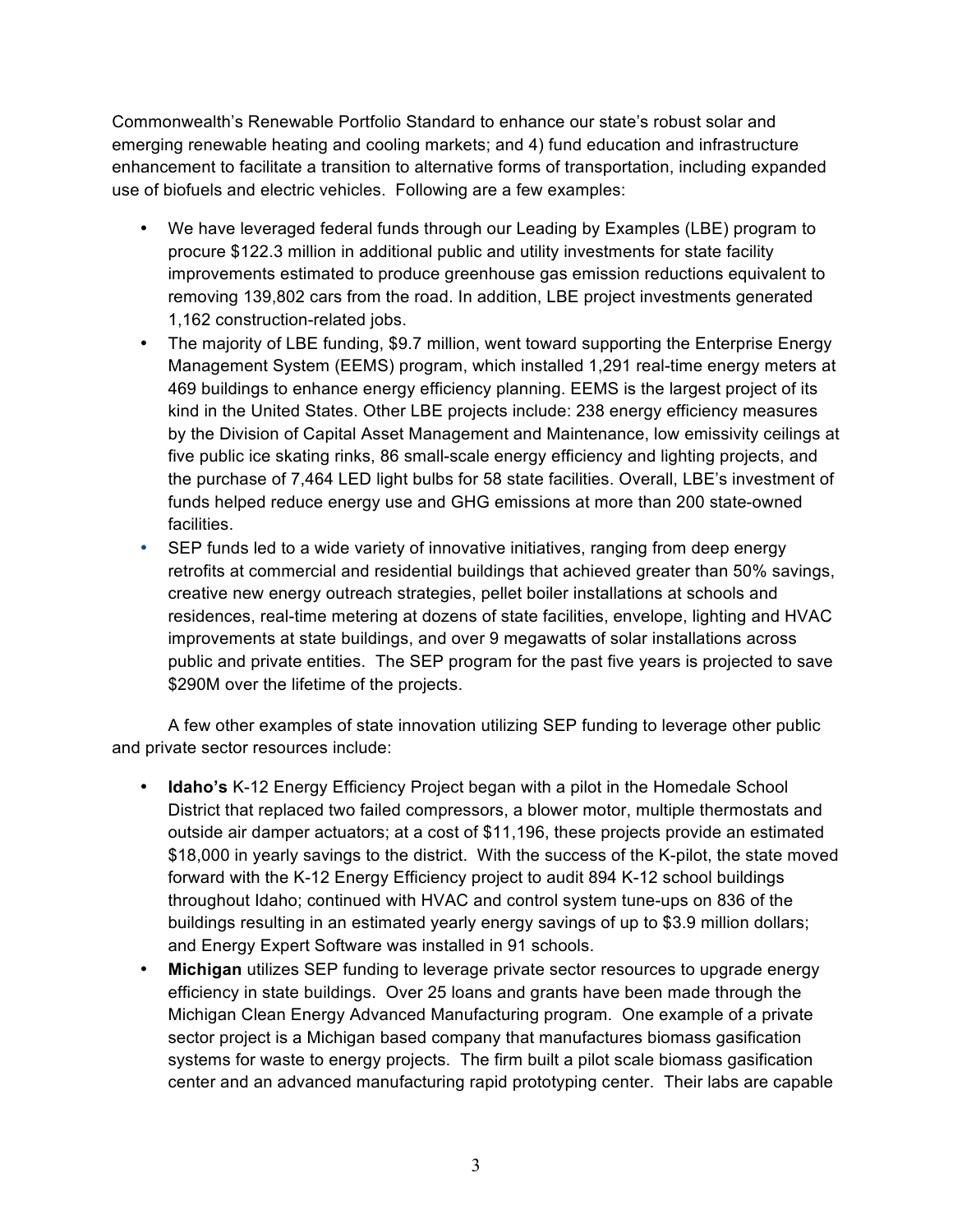of characterizing many types of biomass giving them the ability to optimize their gasification technology.

- **North Dakota** operates a cost-shared training initiative implemented by North Dakota State University that helps farmers adopt conserving farming practices to lower production cost. To date, 43 workshops have been held with 861 participants. Another SEP---supported program has provided 23 grants to state agencies, cities and towns to incorporate energy efficiency equipment into their facilities to reduce energy usage. The SEP funding provides for energy efficiency measures that have a payback of less than ten years.
- In **Washington** the state's transportation and commerce departments leveraged SEP funds and teaming up to implement the nation's first "electric highway," an initial network of public access electric vehicle recharging locations along Interstate 5. The infrastructure will enable electric vehicle drivers to travel the length of the state along the 276 miles of Interstate-5 between Washington's borders with Oregon and Canada.

We strongly support reauthorization of SEP and WAP.

Our biggest challenge in 2013 and now looking at 2014 is the lack of funding for the programs. SEP has received approximately \$50 million in each the past three years (postsequester - \$47 million), with \$36.6 million going to the base, formula program in FY'13. We really want to see the base, formula program receive the maximum amount of funding because, by its nature, it encourages innovation and flexibility at the state level. The most recent comprehensive study showed that for every Federal dollar invested approximately \$11 is leveraged and over \$7 is saved in energy costs.

For WAP, the House passed a \$68 million funding level in FY'12, which was maintained through the FY'13 Continuing Resolution. We are very concerned that the House Energy and Water Development Appropriations Subcommittee has continued to cut the program. Though the Subcommittee marked-up their version of the FY'14 bill on June  $18<sup>th</sup>$ , we have not seen the details, other than a 50% cut in the overall Energy Efficiency and Renewable Energy accounts. A national program cannot be run on \$68 million. Funding in FY'11 for WAP was \$174 million. The Senate Energy and Water Development Appropriations Subcommittee was scheduled to act today. We remain hopeful. 40 Senators signed a "Dear Colleague" letter supporting a funding level of \$57 million for SEP and \$230 million for WAP.

We urge the Committee to approve this legislation. It is good for the country and costeffective. The changes in the bill will only make the program better.

#### **State Energy Race to the Top (S. 1209)**

Senators' Warner and Manchin have introduced the State Energy Race to the Top legislation (S. 1209), which would authorize \$200 million to further encourage innovation at the state level. The proposal would provide \$60 million to up to 25 states to offer amended plans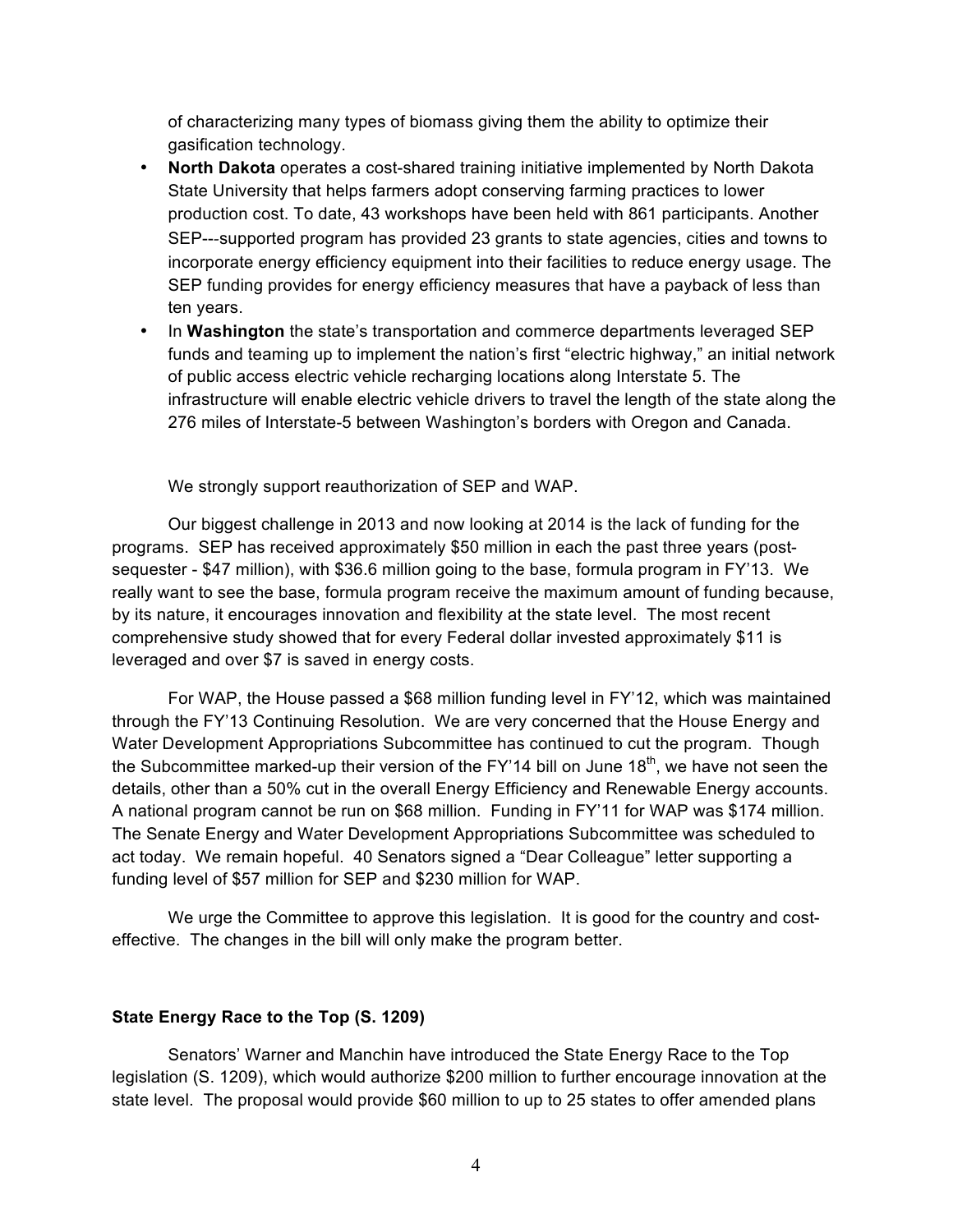for policy and program changes. After 18 months, a smaller group of states would share a larger portion of funds (up to 6 states) based upon their success in implementing their plans. This would be a voluntary, competitive program operated by DOE. It is focused on improving energy productivity. One key facet of the bill, is that it is based on improvements from where states are now, without an arbitrary set of absolute goals. Based upon the Administration's recommendation, there is a set-aside for consumer-owned utilities and tribes of \$25 million. Each state is in a different position, with different resources and priorities. The fine work of the Alliance to Save Energy's, Commission on Energy Policy, recommended a Race to the Top. A wide variety of groups support this effort.

NASEO also strongly supports this legislation.

# **The Residential Energy Savings Act of 2013 (S. 1200)**

Senators' Sanders and Wyden have introduced the Residential Energy Savings Act of 2013 (S. 1200). It would provide homeowners with access to low-cost loans for energy efficiency upgrades. Funds would run through the states and tribes, but the bill encourages cooperation with local utilities, financial institutions and others. The key objective is to reduce the financing barriers by limiting up-front costs. As energy cost savings generated through buildings upgrades payback over time, financing programs can be catalysts for energy efficiency investment.

In Massachusetts, the Mass Save® HEAT loan program has closed 18,371 zero interest loans valued at nearly \$155 million from 2006-2012, for residential energy efficiency upgrades. The program has been a great success, but we have had to promote it tirelessly, as consumers often do not understand the value of investing in energy efficiency. This program is offered through 40 local banks across Massachusetts.

A number of other states' programs are worth stressing, including the following:

- **Delaware's** SEP funds have supported rebates and loans for residential efficiency measures through which 3,000 homeowners have improved their home's energy efficiency. Through the same program, 96 solar electric systems, 14 geothermal system installations, one wind system, and one solar thermal hot water system have been supported with SEP funding since 2010.
- **Louisiana's** Energy Office manages an SEP-funded Home Energy Rebate Option Program (HERO) that offers cash rebates for energy retrofits and provides training and quality control for the energy raters who certify efficiency projects. During the past two years, more than 1,100 existing homes were retrofitted, resulting in a 30 percent average increase in energy efficiency per home completed. SEP funding also supported energy efficiency designs in 565 new homes, resulting in a 35 percent average increase in energy efficiency per home. For the commercial portion of the program, 89 energy retrofits were completed, resulting in a 25% average increase in energy efficiency.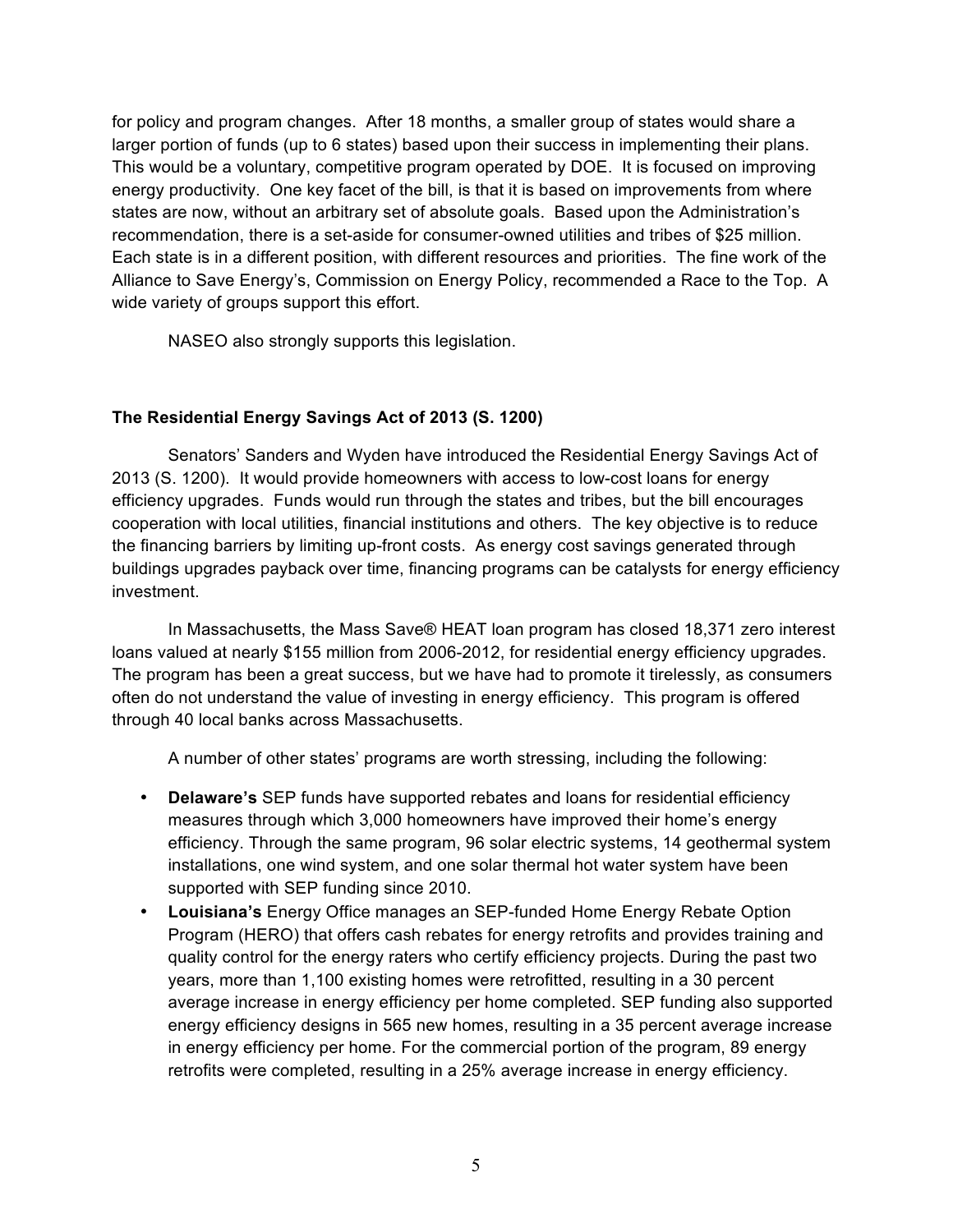- **Nebraska's** Energy Office has operated the Dollar and Energy Saving Loan Program for more than 21 years, which finances energy efficient improvements in homes, farms, ranches, businesses, industrial facilities, schools, and other buildings. SEP funds are leveraged with utility and other funds for a total loan pool of \$36 million. Between 1990 and 2011, 27,339 projects totaling more than \$258.7 million have been financed with low-interest loans from the Energy Office and the state's 894 participating lender locations. Although the overwhelming majority of loans are for residential projects, in the summer of 2011 the first two public compressed natural gas stations in Omaha were financed with low-interest loans. Defaults of only \$106,000 on the \$258 million in loans has occurred since the program began.
- **Oregon,** in 2010, issued nearly 77,000 Residential Energy Tax Credits with SEP funding, saving more than \$4 million in energy costs for Oregonians. SEP has also helped fund more than \$11 million of projects in 60 urban and rural school districts across Oregon in the past two years providing for lighting upgrades, window replacements, HVAC improvements, and biomass boiler installations, resulting in enhanced learning environments, reduced energy bills, and contractor jobs. SEP also provided for energy audits that provided work for audit firms and students in the local college energy management program in 101 rural Eastern Oregon school districts participating in the Governor's School Energy Audit Initiative.

Consumers need more information on energy efficiency. In working with the Senators' staffs we believe this proposal can really encourage innovation and public-private partnerships. This will build on the work of the revolving loan programs that are operated in over 35 states. Other opportunities include, guarantees, bond financing, on-bill financing, etc. In order to reduce the cost to the U.S. Treasury, the bill is designed through loans to states and tribes. The key criteria are: 1) reduction in energy use and increased energy efficiency; 2) leveraging of non-federal funds; and 3) consumer-friendly financing options.

Separate legislation that is not jurisdictional to this Committee would also have a positive impact on residential energy efficiency. The Sensible Accounting to Value Energy Act of 2013 (SAVE Act), introduced by Senators Bennet and Isakson, would encourage the consideration of energy costs in the appraisal process. NASEO supports enabling the consideration of the energy performance of residential properties through the appraisal process. This will be a true market transformation that will build awareness of energy performance and allow for greater transparency to facilitate more informed real estate investments. DOER is managing a residential "HomeMPG" project, also funded through a competitive SEP grant award, to provide property owners in Western Massachusetts with better information about the energy performance of their homes. The Colorado Energy Office recently launched a new partnership with The Appraisal Institute to incorporate building energy elements into a Green Multiple Listing Services (MLS) program.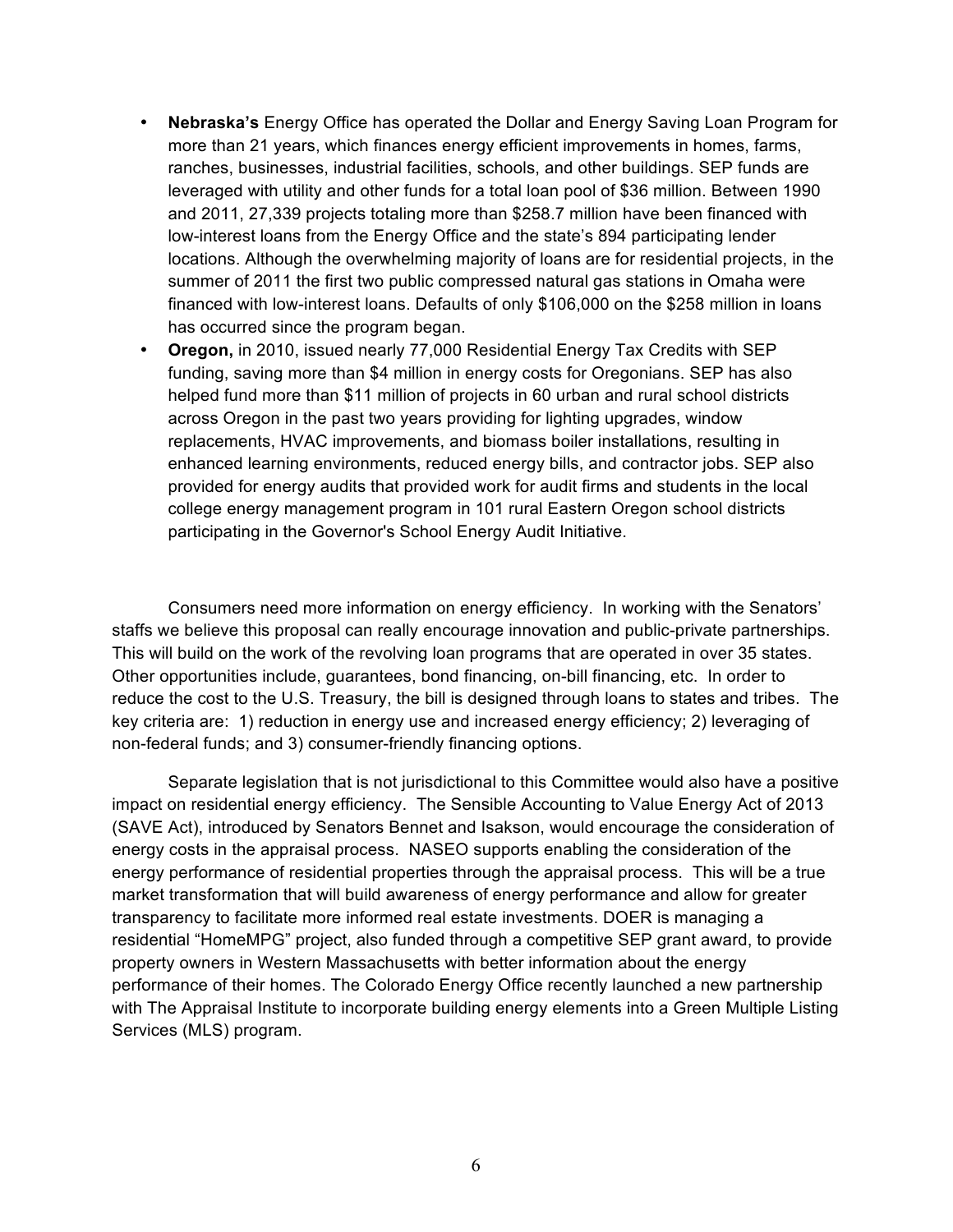## **Benchmarking and CHP bills**

Subcommittee Chairman Franken has introduced two innovative bills to promote: 1) building benchmarking – to encourage entities to utilize available resources so they know what they are using in terms of energy; and 2) Combined Heat and Power (Local Energy Supply and Resiliency Act of 2013). We support both bills.

Benchmarking has been used in increasing numbers of jurisdictions so that businesses and consumers know how much energy they are using and can help bridge the "information gap." As noted above, helping consumers understand their energy use and their energy use patterns is a key first step in appropriately increasing energy efficiency as well as energy conservation behavior. The bill would facilitate benchmarking of federally-leased buildings, require a benchmarking sturdy, and establish a small competitive grant program.

There are a number of good state models in the area of public facility efficiency improvements and benchmarking, such as the following:

- **Alaska's** program which established a \$250 million Alaska Energy Efficiency Revolving Loan Fund (AEERLF) to finance public facility energy efficiency improvements, using SEP funds to benchmark 1,300 public facilities in order to identify high---energy use buildings and provide an Investment Grade Audit. SEP funding was also used to develop the Alaska Retrofit Information System (ARIS) database that holds 60,000 records of residential energy audits and benchmark data from the 1,300 public facilities.
- In addition to **Minnesota's** groundbreaking benchmarking of state facilities and the creation of a model Energy Savings Performance Contracting Program, 36 facilities were retrofit across the state which are now realizing more than \$3 million in permanent, ongoing annual energy savings through a one-time, \$4.1 million energy upgrade grant program. The grants, funded through SEP, were completed during the past year and are contributing significant energy-savings to commercial, industrial, and nonprofit facilities across Minnesota.

Combined Heat and Power (CHP), district heating and cooling, and waste-heat-to power are an enormous untapped resource in the United States. This bill will help begin to address the economic necessity of encouraging us not to waste energy. Industrial and commercial facilities throughout the United States presently use these technologies. Unfortunately, the upfront costs tend to be high. The positive impacts on economic productivity, especially when measured against our foreign competition, is critical to our nation's future. Flexible actions are the key to success. A number of the state energy offices are involved in promoting these activities. Ohio is among the states taking action to support industrial efficiency and CHP through actions such as the state's Energy Efficiency Program for Manufacturers (EEPM) program, which provides facilitation services and financial assistance to Ohio manufacturers to diagnose, plan, and implement cost-effective energy improvements at their facilities, estimates energy savings of 28,331,432 kwh/year (electric) and 876,349 MMBTU/year (gas, oil, other)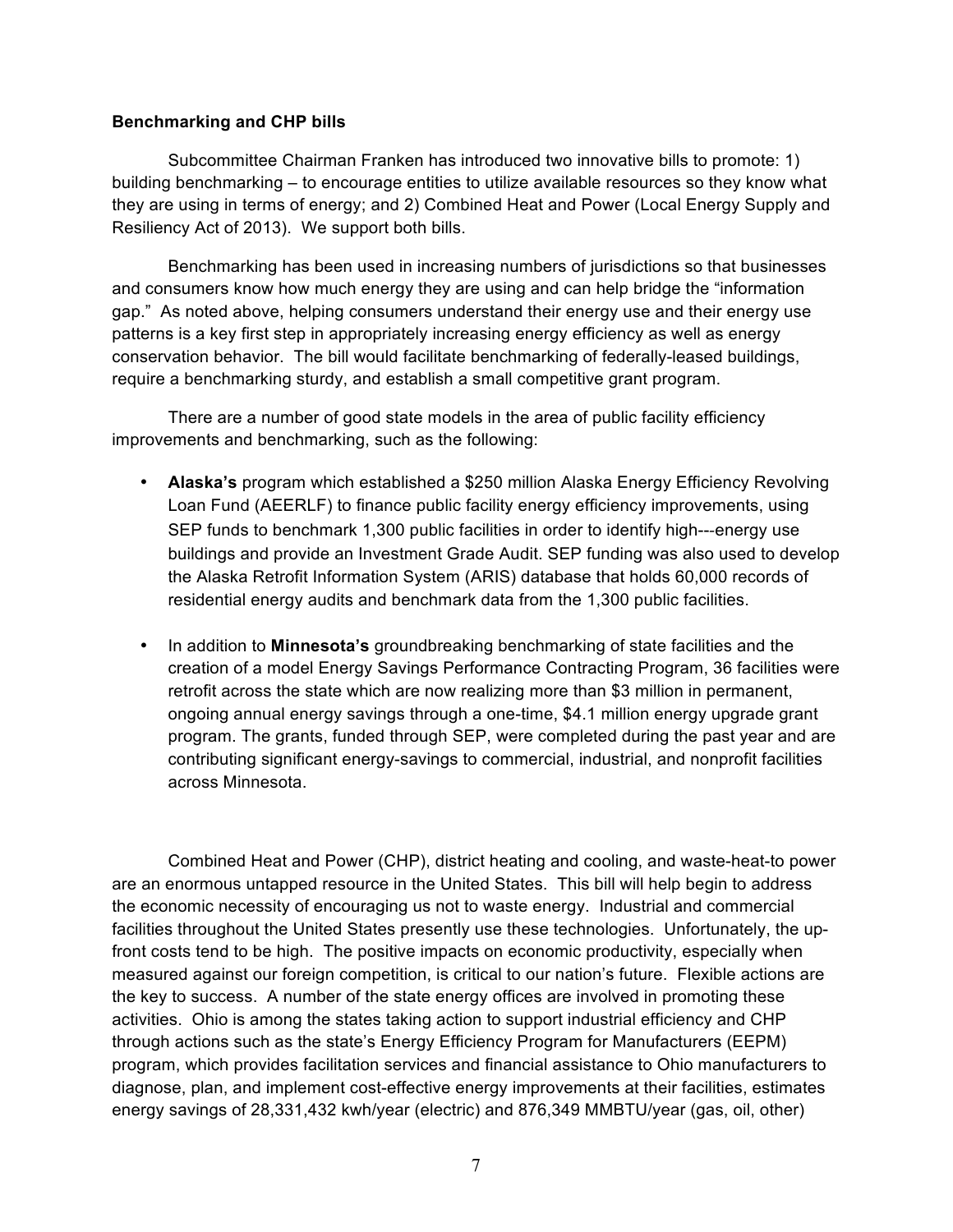through \$21 million in grants supported by SEP. There are other examples and district heating systems have been operational for decades. The benefits for economic development cannot be overstated.

Combined Heat and Power (CHP) can be a cornerstone to efficiency gains and add resiliency, as communities and businesses diversify their fuel supply. Massachusetts has been effective in driving more adoption of CHP in our industrial, commercial, institutional, and multiunit residential sectors. The Commonwealth deploys two mechanisms to support CHP. The first is through the energy efficiency programs, based on projected energy savings. The second is through the Alternative Energy Portfolio Standard, where annual payments are achieved as a matter of system performance.

The success of these programs is supported by the Northeast CHP Application Center, one of the regional Centers supported by DOE across the country. The Northeast CHP Application Center, co-located at Pace University and the University of Massachusetts Amherst, provides important policy and market support and technical assessments directly to industry. Federal funding for this Center is highly leveraged by our programs and affords opportunities for industrial facilities to drive down their energy costs.

# **Tenant Star (S. 1191)**

The Bennet–Ayotte "Better Buildings Act" (Tenant Star) (S. 1191) would help address the "split incentives" problem that exists which discourages energy efficiency investments by both tenants and landlords. The people paying the bill don't generally get the benefits of energy efficiency investments. This voluntary effort should help break down these problems. Tenant Star should be read in conjunction with Section 201 of Shaheen-Portman (S. 761), which would help provide financing for large and small commercial building energy efficiency retrofits.

Massachusetts believes that there is a need for a transformation of the manner in which commercial markets consider energy use and cost. Information about the energy performance of a building can be difficult to ascertain and the incentive programs do not always benefit the bill payer.

In recent years state energy offices and their private sector allies have tried to address problems such as the split incentive, in both the residential and commercial markets, and to provide market actors with more accessible and accurate information about the energy performance of building assets, with which we believe they are better able to make informed investments.

For example, a 2012 analysis of the potential gas and electric savings in Massachusetts' commercial sector suggests that nearly 38 percent of the electric savings and 55 percent of the gas savings reside in office buildings. In such properties, where a high proportion of occupants lease space from the building owner, investments in the building's major assets may be a low priority for owners as the performance benefit, in the form of lower utility bills and increased comfort accrue to the tenant. For this reason, DOER and one of the state's largest utilities,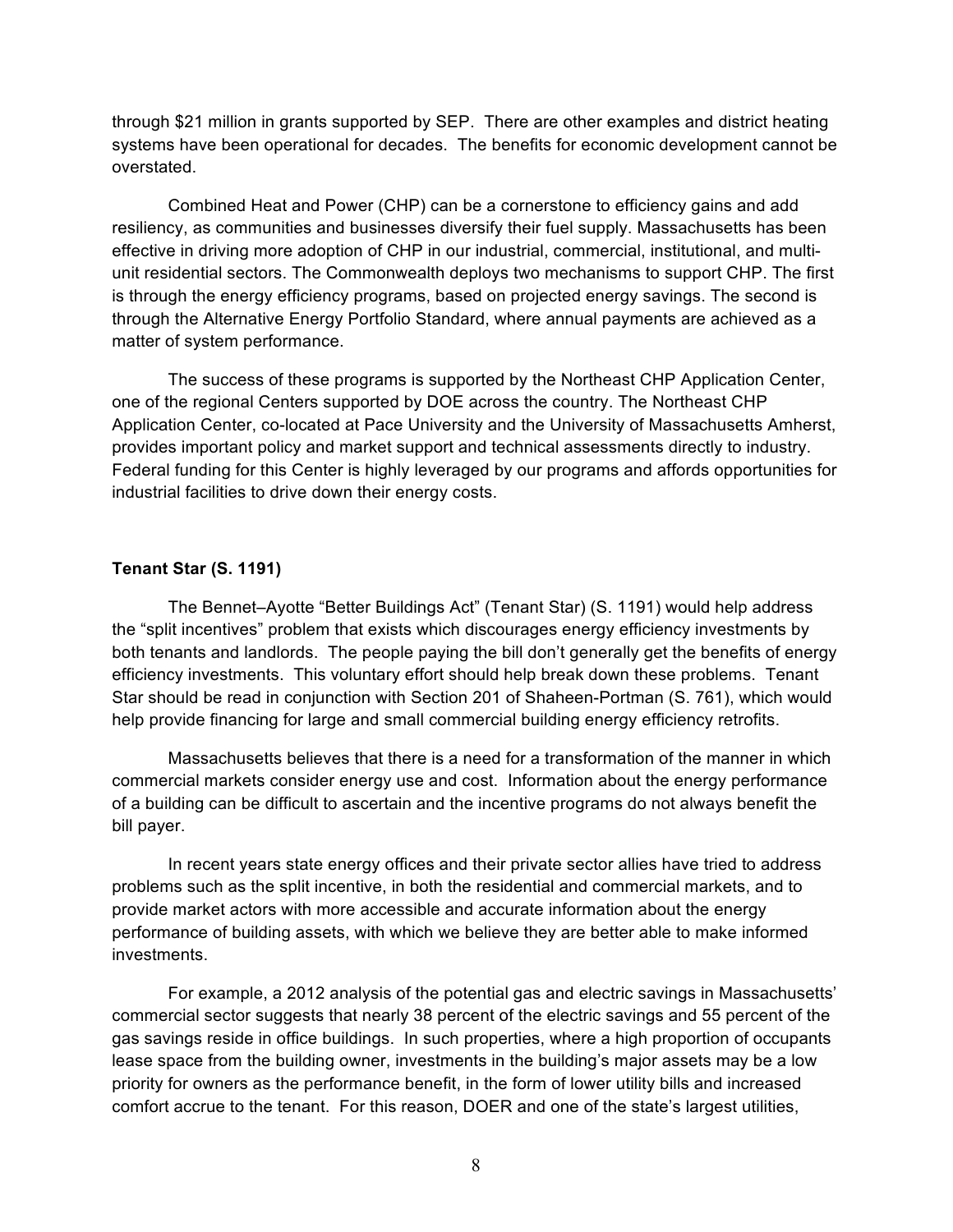Northeast Utilities, have convened a Commercial Real Estate Working Group to address problems such as this split incentive. Additionally, DOER's Building Asset Rating (BAR) pilot, which is funded by a competitive SEP grant, seeks to develop new, low cost methods to assess the energy performance of buildings. These new methods conduct an analysis in a fraction of the time and cost of conventional techniques and with a lower barrier to information, DOER hopes they will provide the market with more information about building energy use to drive increased investment in energy efficiency.

NASEO also supports this bill.

# **School Retrofits Legislation (S. 1084)**

NASEO also supports the Udall-Collins "Streamlining Energy Efficiency for Schools Act" (S. 1084). Both Senators have worked on school energy issues for many years. NASEO worked with Senator Udall's staff in the House when they were first developing energy efficiency schools legislation. Many of the innovations in school energy efficiency programs stemmed from the Institutional Conservation Program (ICP)(42 U.S.C. 6371e), which has not been funded for many years. This program began in the 1970s, but in 1986, through an amendment to an annual appropriations bill pushed by Iowa and Oregon (and their Senators), these states were able to utilize their ICP funds to promote alternative delivery systems. Oregon had prepared bond financing, which it implemented, while using the small amount of federal ICP dollars to support the private financing. It produced much greater leverage. In Iowa, they established a Schools Facilities Program, in which the state energy office utilized an RFP to bring in the best financing available, developed fill-in-the-blank forms for the school superintendents, prequalified engineers to evaluate energy efficiency upgrade options and do all the legal work necessary to get the program going. The hundreds of school districts utilized this program, with private financing, and it achieved over 100% of projected savings with net-present-value paybacks of less than 6 years for measures.

In Massachusetts, we have several relevant models that we have implemented in both state and local facilities. The schools sector has been a real test-bed for energy service performance contracts, and we would expect that the Udall-Collins bill will help with this set of activities. The states stand ready to help implement S. 1084, in conjunction with the schools.

We support the legislation.

# **Non-Profit Grants Program (S. 717)**

Senators' Hoeven and Klobuchar have introduced "The Non-Profit Energy Efficiency Act" (S. 717), which is intended to provide funding from DOE to non-profits, including religious institutions, to provide energy efficiency upgrades to these facilities. A number of state energy offices have programs targeted to non-profits and look forward to expanding those activities. S. 717 could be a key asset in this effort. We are concerned that the \$50 million authorization